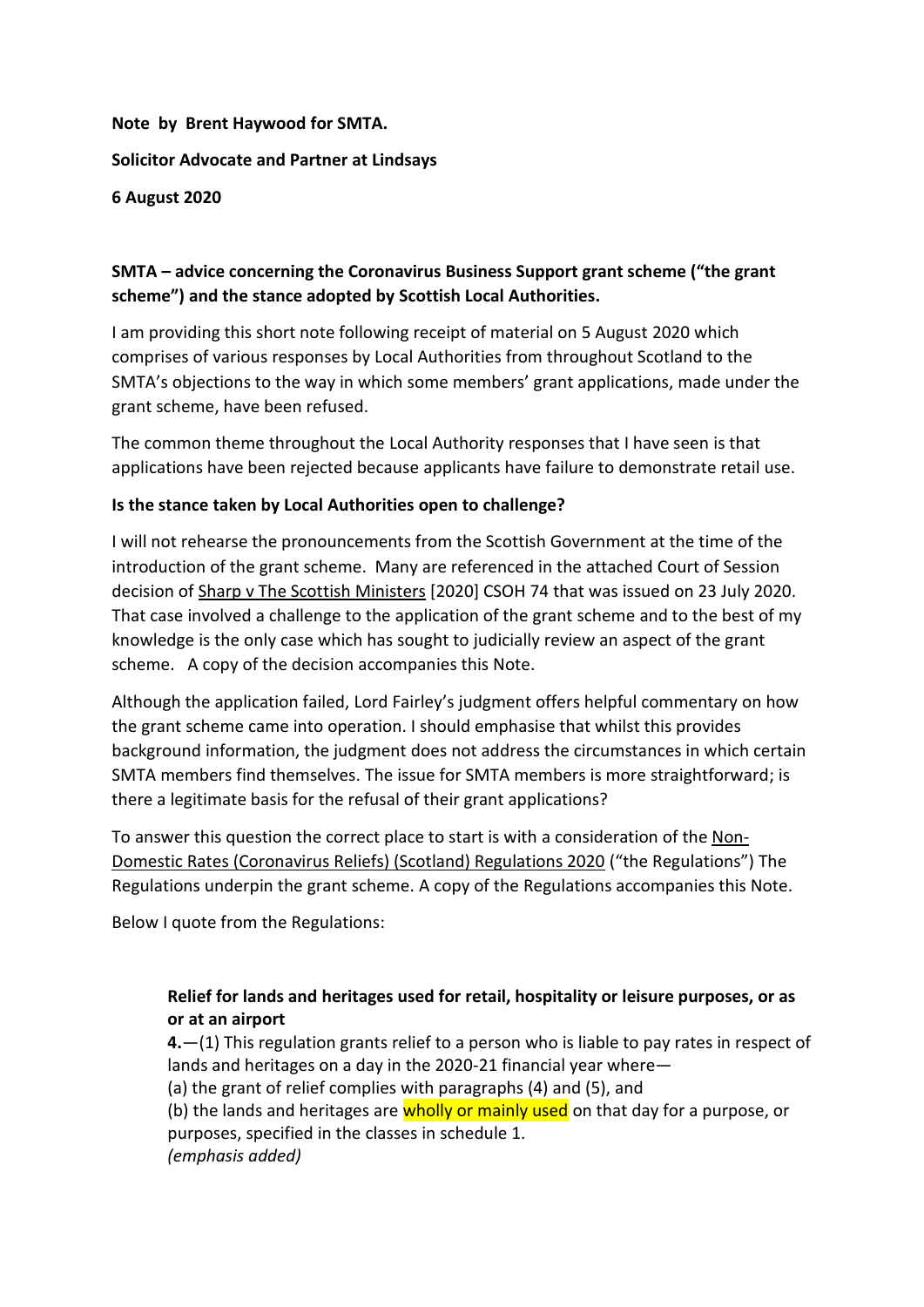Schedule 1 of the Regulations includes a range of classes that will enjoy relief, the intention being that these classes fall within the scope of the retail, hospitality and leisure sectors.

For present purposes the only relevant class is class 12, it states:

#### **Class 12 Retail shop**

Use as a shop, being a building or part of a building that is used for the retail sale of goods to members of the public who visit the building to buy goods for consumption or use elsewhere, whether or not by the buyer, for purposes unconnected with a trade or business.

Although the description in class 12 might be criticised as somewhat 'woolly', the wording is no so unclear as to lack meaning. To gain an understanding of its meaning a breakdown of the clause assists:

*'Use as a shop'* – although 'shop' is not defined, one can by inference know what that means

#### '*is used for the retail sale of goods'*

*'to members of the public who visit the building to buy goods for consumption or use elsewhere'*

*'whether or not by the buyer'*

*'for purposes unconnected with a trade or business'*

What this comes to is that there is a statutory definition of 'retail shop'. It may be that in certain particular circumstances there is a blurred line as to whether a premises does or does not fall within this definition, nevertheless there is a criteria against which a local authority can apply its judgment when determining whether the premises is a 'retail shop' or not.

Read on its own I think it would still be possible to argue that a garage or automotive service business could fit into the description of a 'retail shop'. However, this definition must also be considered within the context of clause 4(1) (quoted above), in that such a 'retail shop' must be '*wholly or mainly used'* in the manner set out in the class.

When referring to how the criteria was being applied one local authority stated:

*"Under this definition retail premises must be wholly or mainly used for the selling of items for use or consumption elsewhere. It is not considered that garages or automotive services businesses meet this definition as the goods sold are more likely to be purchased to be used in the servicing or repair of a vehicle on the same premises."*

Whilst I think this explanation is slightly misdirected, it is not reasoning which is irrational or unreasonable in judicial review terms. If one considers what goes on in garage or automotive repair shops it is difficult to refute the assertion that such goods that are sold are likely to be used in actual serving or repair of vehicles, and, importantly, it is difficult to avoid the conclusion that even if there is retail activity, it is not activity for which the premises are 'wholly or mainly used'. The local authority's position is therefore, on the face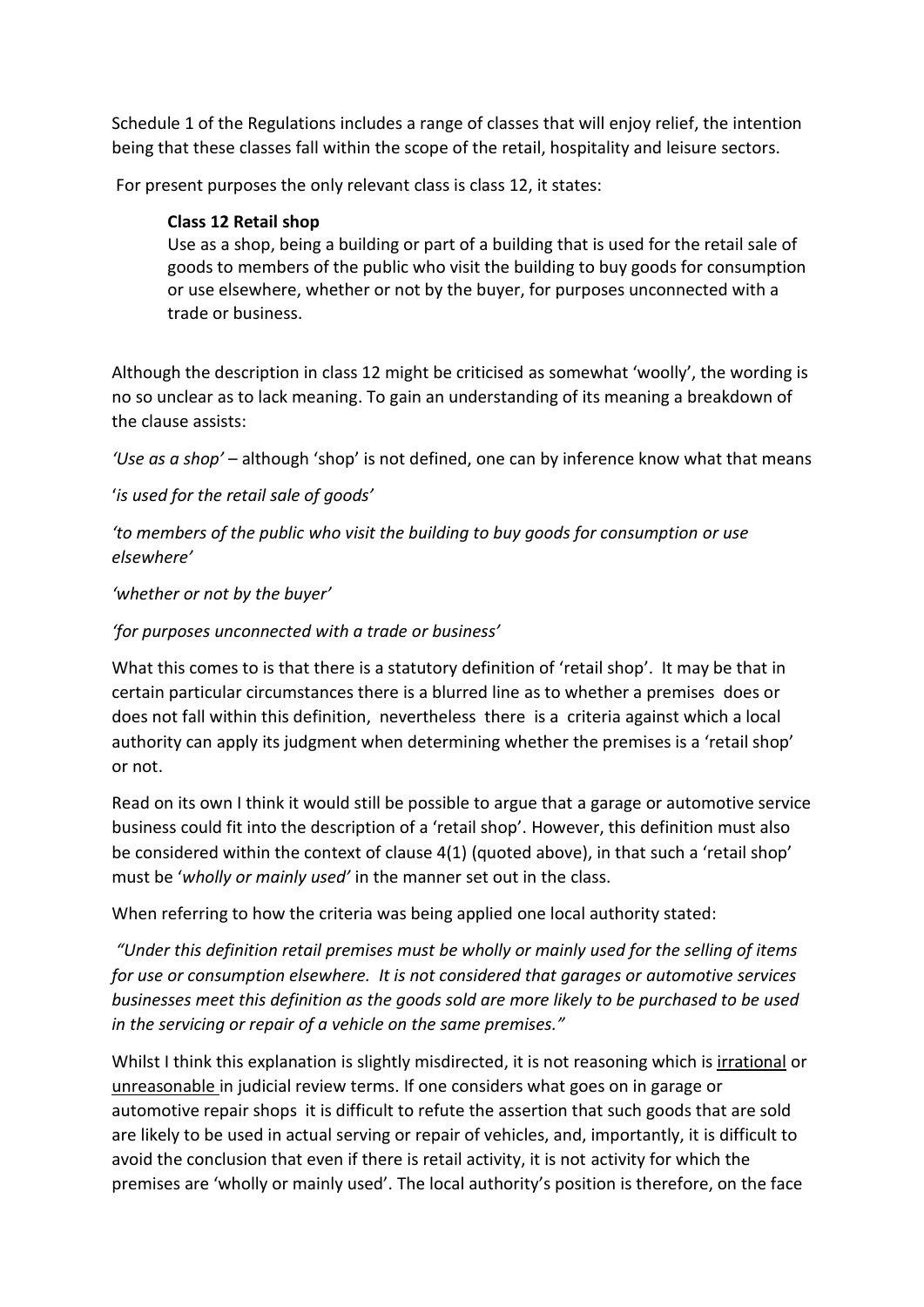of it, justified in such a situation because it is making a judgment against the wording of the Regulations. In my opinion, provided such an assessment is proceeding on this rational basis there is no scope for challenge.

In the information provided, another Local Authority explained that its decision-making process included an assessment based upon the percentage of floor space given over to a particular activity. Applying the wording of the Regulations and the reasoning above, using a criteria like that would also seem to be a defensible position, provided always that there is a mechanism for an applicant to seek review or an appeal of any initial decision.

Since Class 12 has been created to ensure that 'retail shop' is included in the grant scheme, if an applicant cannot demonstrate that it falls within the class, or any other class within Schedule 1 of the Regulations, then it will not have met the criteria necessary to secure a grant.

#### **Policy Notice**

Although the Policy Notice that accompanies the Regulations does not enjoy the weight of law it is useful to be mindful of what that says. A copy accompanies this note.

Under the heading 'Policy Objectives' it is stated:

The 100% RHL(*retail, hospitality & leisure)* relief will be available for properties in the retail, hospitality and leisure sectors, where they are wholly or mainly used on a day for a purpose specified in the classes in schedule 1 of the Regulations. (*emphasis added)*

This comment supports what I have observed about the Regulations and what they are setting out to achieve. The Regulations set out a mechanism for determining which premises fall within the criteria for a grant. To that end the Regulations achieve that purpose and cannot be regarded as arbitrary or capricious.

#### **Local Government Financial Circular No 8/2020 ( updated 4 May 2020 ) ("the circular")**

For completeness a copy of the circular accompanies this Note.

The circular is intended to be a guide to Local Authorities, it does not carry the weight of law. Read on its own it is a confusing document for it does not reference the classes set out in Schedule 1 of the Regulations. Thus, if read in isolation, one can be left to question why a car wash, or a laundrette falls within the grant scheme, but a automotive service business does not. On the face of it these operations seem similar. An explanation for the demarcation only comes when one reads the different classes set out in the Schedule.